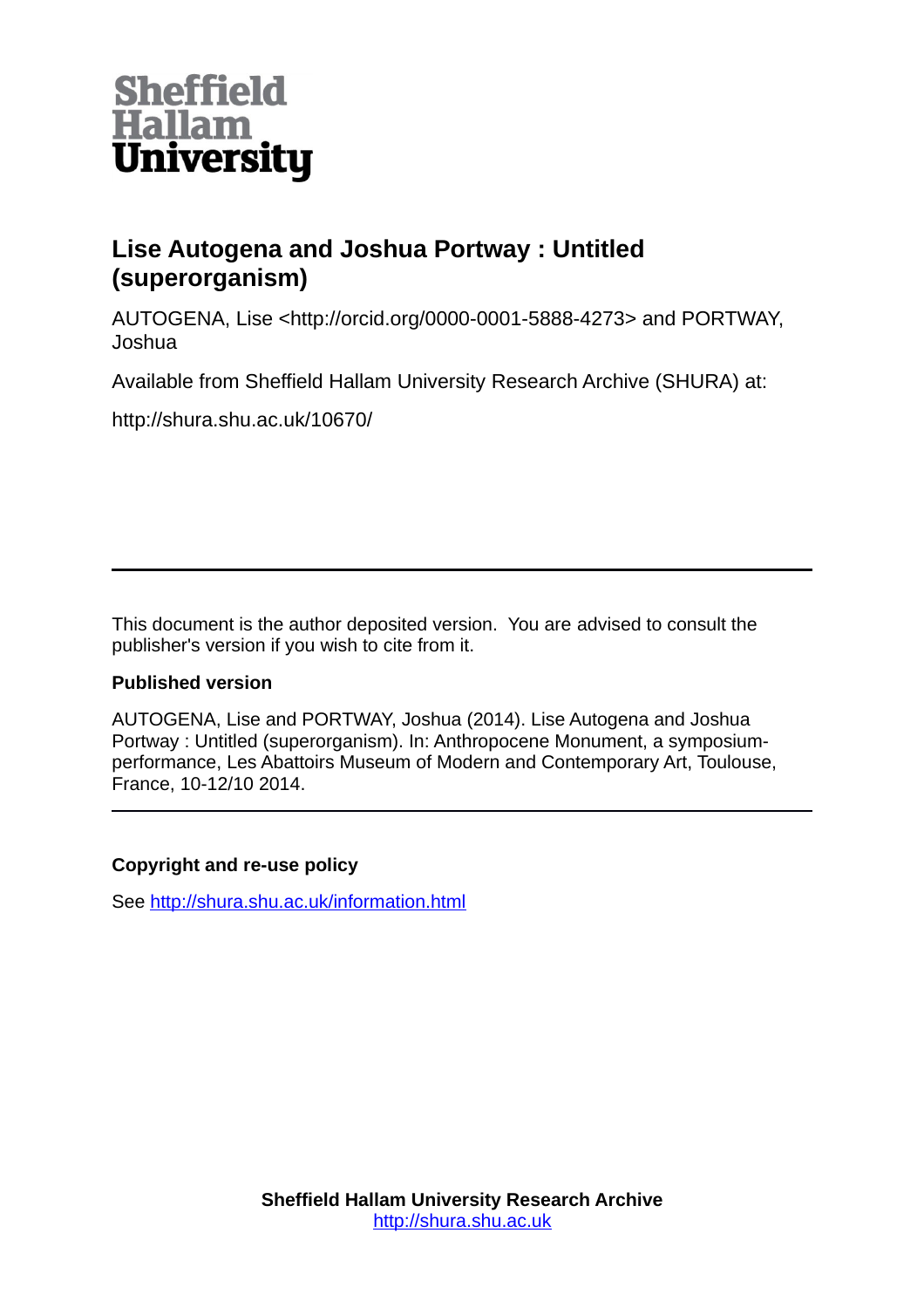

# **« Anthropocene Monument » : a colloquium-performance Les Abattoirs / 10-12 October 1014**

*Program*

**Organized by Les Abattoirs and La Novela, fête connaissance**

## **INTRODUCTION**

*Anthropocene: a new geological epoch, thought to have started in the late eighteenth century with the Industrial Revolution, a period in which the human influence on the Earth is dominant.*

Initiated by **Bruno Latour** (anthropologist and philosopher) and **Bronislaw Szerszynski** (sociologist and philosopher), and organized by the les Abattoirs and La Novela, the colloquium-performance 'Anthropocene Monument' aims to bring together researchers, historians, artists and the public for a time of reflection, experimentation and discussion around the major issues raised by the Anthropocene.

Drawing on the exhibition of the same name, it will also focus on modes of representation and on the monuments that could characterise this new geological epoch.

## **SCHEDULE**

*It should be noted that as this a colloquium-performance and an experimental event with a fluid format, the schedule may change.*

### **Friday 10th October, 2014, 18h-19h30**

- **- 18h-18h20** : introduction by **Bruno Latour** (Anthropologist and philosopher) on the Anthropocene.
- **- 18h20-18h45 :** introduction by **Bronislaw Szerszynski** (Sociologist and philosopher) on the idea of a monument to the Anthropocene.
- **- 18h45-19h30** : talk by **Jan Zalasiewicz** (geologist, chair of Anthropocene Working Group, ICS) : « Stratigraphy of the Anthropocene ».

*19h30 - 21h: The Museum remains open for visiting the shows.*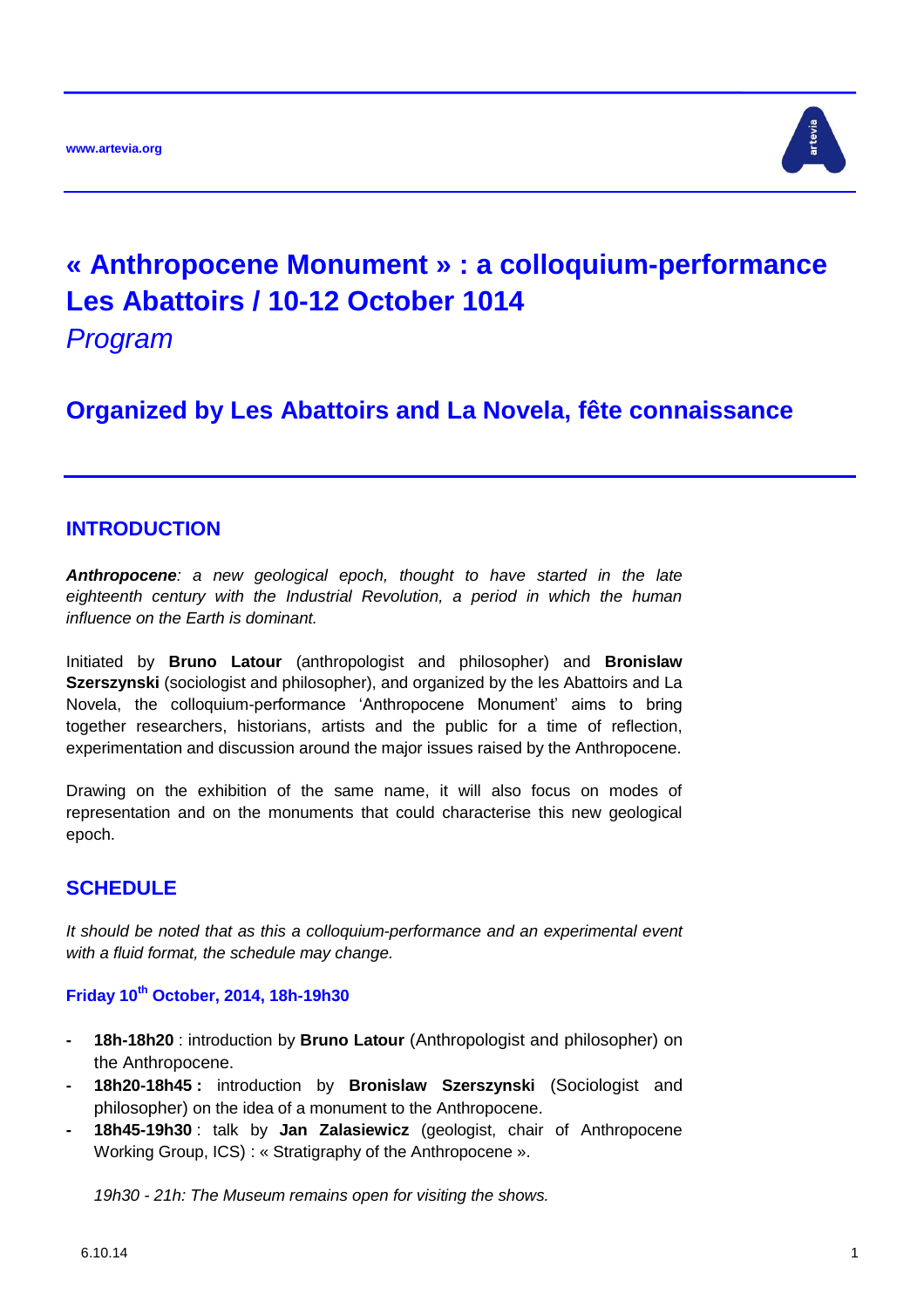**- 21h** : projection « A visual (h)Anthology of the Anthropocene ».

## **Saturday 11th October, 2014, 10h-18h**

- **- 10h-10h10** : introduction of the day by Bruno Latour and Bronislaw Szerszynski.
- **- 10h10-11h10** : free visit of the « Anthropocene Monument » exhibition with the presentation of the works-monuments by the artists. *11h10-11h15 : back to the auditorium*
- **- 11h15-12h** : talk by **Christophe Bonneuil** (Historian) : « Four grand narratives of the Anthropocene ».
- **- 12h-12h45** : talk by **Armin Linke** (Artist), **John Palmesino** and **Ann-Sofi Rönnskog** (Architects and urban planners) : « Anthropocene Observatory ».

*12h45-14h15 : break.*

- **14h15-15h :** talk by **Pierre Chabard** (Architect, historian of architecture and urban planning) : « Architecture of anxiety : topology of the Anthropocene ».
- **15h-15h45 :** conversation between **Adam Lowe** (Artist) and **Frédérique Ait Touati** (Researcher and stage director) : « Terra-forming: Engineering the Sublime ».
- **15h45-16h30** : talk by **Fabien Giraud** (Artist) : « Beyond the quarantine principle : strata and diagram ». *16h30-16h45 : break.*
- **16h45-17h30** : conversation between **Iain Baxter&** (Artist) and **Nigel Clark** (Geographer and geo-philosopher) : « Conjunctions of the Anthropocene ».
- **17h30**-**18h** : discussion with the speakers of the day and conclusion.
- 21h : Live Christian Fennesz.

## **Sunday 12th October, 2014, 10h-18h**

- 10h-10h15 : introduction of the day by Bruno Latour and Bronislaw Szerszynski.
- **10h15-11h** : talk by **Emilie Hache** (Philosopher) : « Back on Earth ». *11h-11h15 : break.*
- **11h15-12h** : talk by **Lise Autogena** and **Joshua Portway** (Artists) : « Untitled (superorganism) ».
- **12h**-**12h45** : talk by **Jerry Brotton** (Historian): « News of the World ».

#### *12h45-14h15 : break.*

- **14h15-15h** : talk by **Catherine Jeandel** (Scientist) : « The Anthropocene Ocean ».
- **15h-15h45** : conversation between **Tomas Saraceno** (Artist) and **Bronislaw Szerszynski** : « Becoming solar ».
- **15h45**-**16h30** : conversation between **Yesenia Thibault-Picazo** (Artist) and **Alain Podaire** (Physician) : « Oceanic projections – Tracers and markers of the Anthropocene ».

*16h30-16h45 : break.*

16h45-17h15 : discussion with the speakers of the day.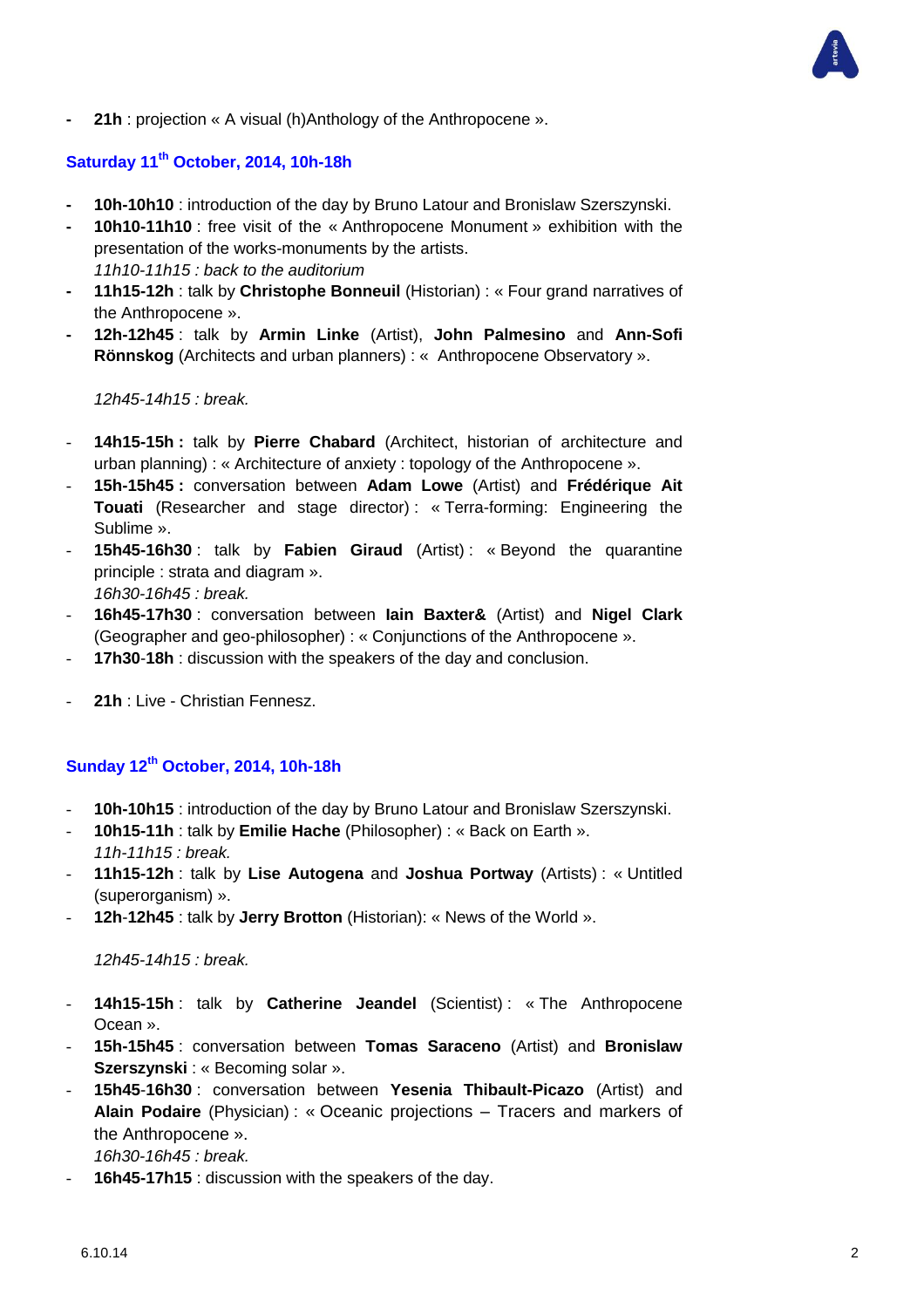

- **17h15**-**17h45** : discussion with the audience hosted by **Jan Zalasiewicz** : « Which monument for the Anthropocene ? ».
- **17h45-18h** : performance by **Bronislaw Szerszynski** : « Onomatophore of the Anthropocene ».

*The entire colloquium-performance takes place in the auditorium of les Abattoirs (apart from the visit on Saturday at 10:10 to be held in the exhibition space of les Abattoirs).*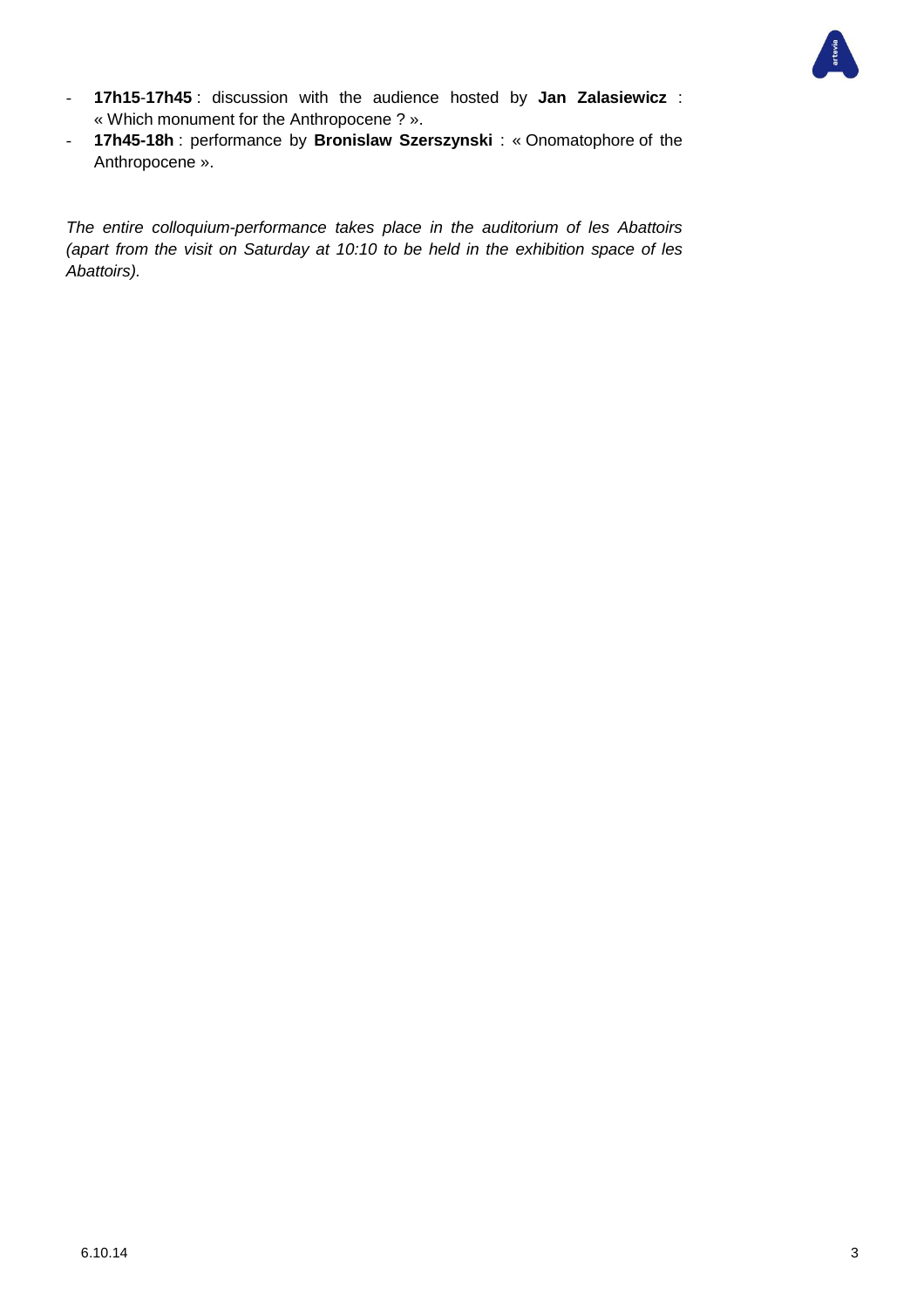



 Talk by **Jan Zalasiewicz** (geologist, chair of Anthropocene Working Group, ICS) :

#### *Stratigraphy of the Anthropocene*

*Are we living at the dawn of an Anthropocene Epoch - an interval of geological time dominated by human influence? The term, proposed little more than a decade ago by Paul Crutzen, the Nobel Prize-winning atmospheric chemist, has since been widely used – and sharply debated. Its analysis as a potential new unit of the Geological Time Scale translates historical and environmental change into geology, or more precisely into stratigraphy: the urban stratum symbolizes human-driven lithostratigraphy, as do species extinctions/invasions for biostratigraphy, and perturbations of the carbon, phosphorus and nitrogen cycles for chemostratigraphy. Integration of the many such signals may reveal the Anthropocene's inception.*

Talk by **Christophe Bonneuil** (Historian):

#### *Four grand narratives of the Anthropocene:*

*A political philosopher has recently argued that "the planet does not care about the stories that humans tell; it responds to what humans do, and is changing irreversibly as a result".* 

*This communication will argue that stories do matter. In the same way as the stories (about Nature as external and purposeless, about the world as resource, about human agency as incommensurable to the Earth temporality, about progress and freedom as an escape from nature's determinations and limits, about facts and values, about technology and forces of production as quasi autonomous prime movers, about money, market and capital, etc.) that the industrial Moderns told themselves did matter as cultural conditions for their shifting the whole Earth into the Anthropocene, the kind of stories we tell ourselves about the Anthropocene will shape the kind of future geo-histories we might live in. I will examine four grand narratives of the Anthropocene, 1) the standard/naturalist narrative, 2) a post-nature neomodernist narrative, 3) a Medean or catastrophist narrative, and 4) an eco-marxist narrative, each calling for different kinds of monument.*

 Conversation between **Armin Linke** (Artist), **John Palmesino** and **Ann-Sofi Rönnskog** (Architects and urban planners) :

#### *Anthropocene Observatory*

*A new geological epoch, defined by the actions of humans, the Anthropocene, is now being widely debated and articulated. This thesis is developing across a number of circuits, institutions, organizations, scientific and intellectual fields. Operating as an observatory, a composition of documentary practices and discourses, the project traces the formation of the Anthropocene thesis. Combining film, photography, documentation, interviews, spatial analysis and fieldwork, the project*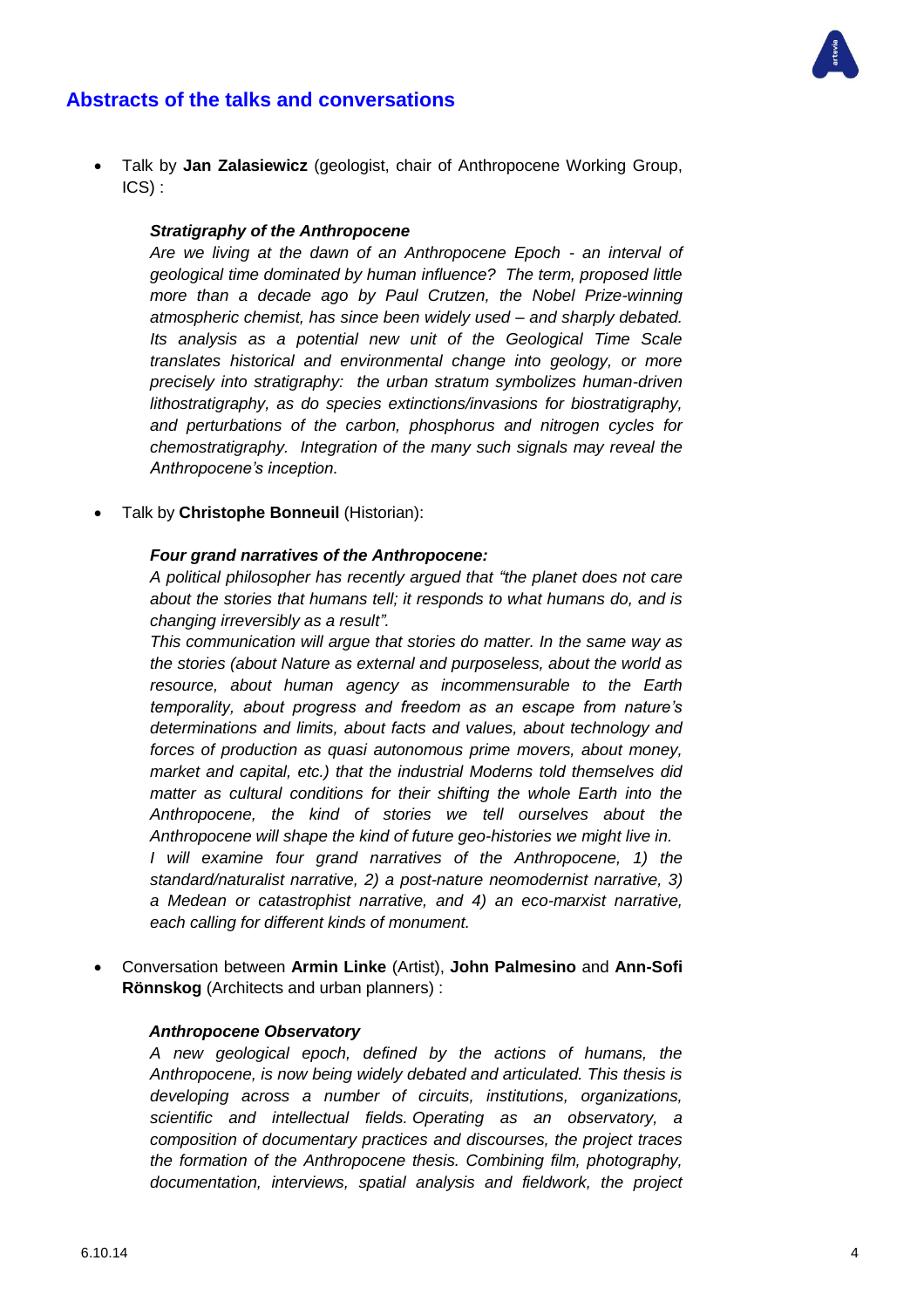

*develops over 2013 and 2014 to form an archive and a series of installations, seminars, debates and cultural interventions.*

*Across a number of specific international agencies and organisations, information about scientific research is acquired, registered, evaluated, processed, stored, archived, organised and re-distributed. These behindthe-scenes processes and practices, that lead to the equally complex decision making procedures, form new discourses and figures of shift. The Anthropocene Observatory documents these practices in a series of short films, interviews and documentary materials: aim of the project is to illustrate in detail the unfolding of the thesis of the Anthropocene in its many streams of influence.*

*A project by photographer and film-maker Armin Linke, architects and urbanists John Palmesino and Ann-Sofi Rönnskog (Territorial Agency), and curator Anselm Franke. The project is commissioned by Haus der Kulturen der Welt HKW, Berlin.*

 Talk by **Pierre Chabard** (Architect, historian of architecture and urban planning) :

#### *Architecture of anxiety: topology of the Anthropocene*

*The concept of Anthropocene and the questions it imposes on us reshaping our relationship to time and space. Like all other fields of thought and action, architecture, whose culture is rooted in modern times, cannot but be affected by this new "condition of existence." Traversing the history of architecture, we analyze some moments of conjunction between forms of construction and forms of representation of the world. Through these examples, we will consider some spatial archetypes (the globe, the cabin, the labyrinth, the theater, etc.) to test the anthropocénique problematic and to consider its topological and architectural implications*

 Conversation between **Adam Lowe** (Artist) and **Frédérique Ait Touati** (Researcher and stage director) :

#### *Terra-forming: Engineering the Sublime*

*Frédérique Ait-Touati and Adam Lowe's conversation will use as its point of departure Lowe's relief map of the lithosphere, a cartographic response to the advent of the Anthropocene.* 

*'Terra-forming: Engineering the Sublime' is intentionally active as an object. It does not propose to just re-present our environment: rather, it insists on engaging with the processes through which it is performed and made. The world is after all both a subject and an object, though one that we can never fully know in our endless act of mapping its contours and projecting its surfaces. Lowe and Brotton have proposed a cluster of projections as a way of engaging with the earth from different points of view. Each projection shows how, over time, the choices of particular worldviews are defined by specific social, cultural, political and ideological interests and beliefs. Their chosen model is a land-centred (or 'terracentric') projection with a deliberately exaggerated vertical axis that dramatises the rhythms of the deluge and the uncanny features of an unrecognisably waterless world. This is the theatre of the world onto which many poetic acts can be projected. The relationships between the*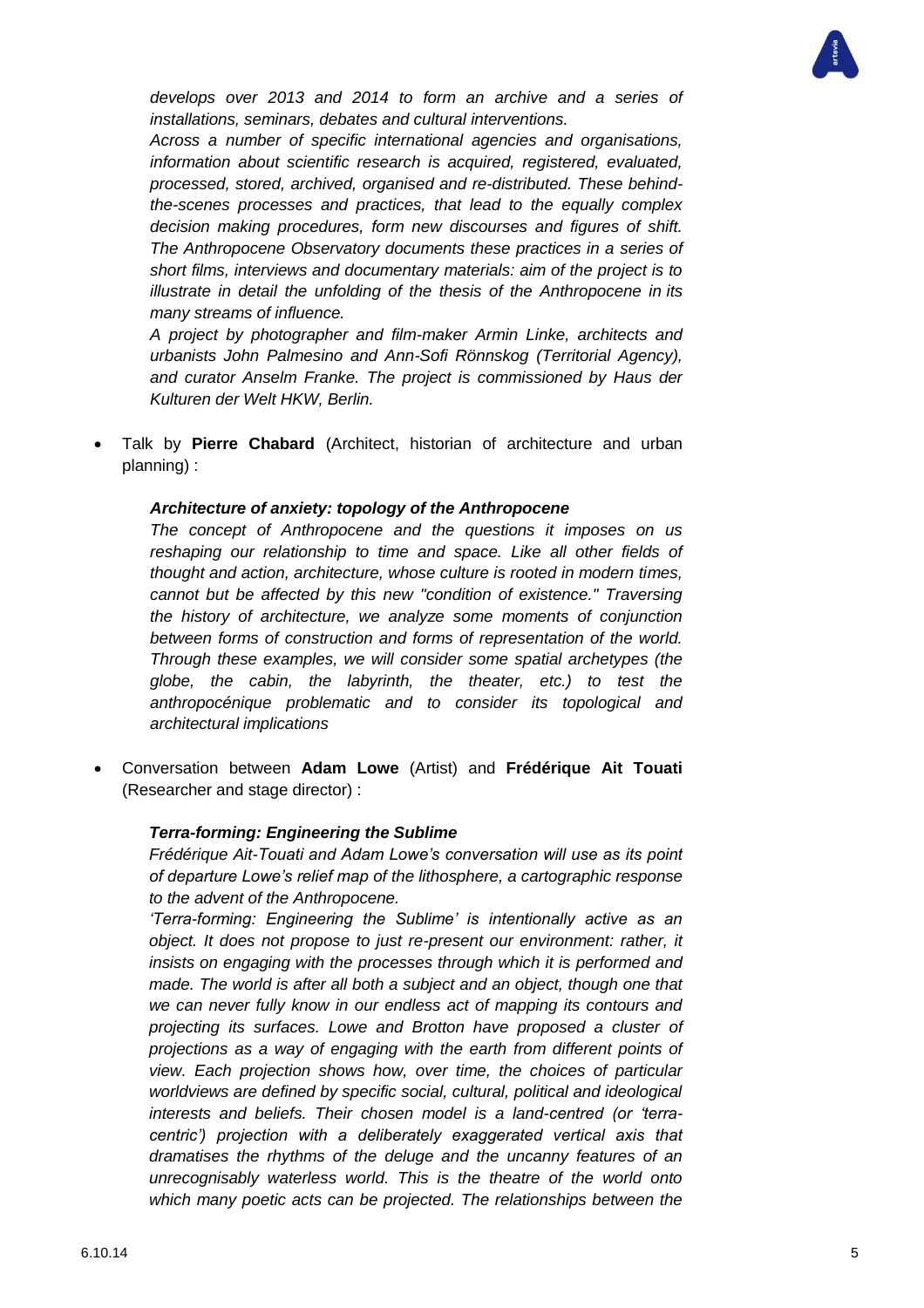

*lithosphere, biosphere, atmosphere, stratosphere and many other spheres are delicate, dynamic, inter-related and currently beyond the understanding of the ethnosphere.*

Talk by **Fabien Giraud** (Artist) :

#### *Beyond the quarantine principle : stratum and diagram*

*It is difficult to imagine the inauguration of a memorial in the middle of trench warfare. As an object of memory, it must be separated from the events to which it testifies. By this foundational setting-at-a- distance, it establishes a space of exclusion within the world: everything monument is a quarantine.*

*The Anthropocene, by the entanglement of our actions with the ground which they emerge, denies the very possibility of such a departure. The paradox of a monument to the Anthropocene therefore requires a complete reconfiguration of the relationship between gesture and space.*

*In exploring the concepts of the diagram (space of gestures of knowledge) and the stratum (space of geomorphic processes), we can consider the Anthropocene as an opportunity for thought: not as the crisis of what we were but as the possibility of emancipation toward what we could be.*

 Conversation between **Iain Baxter&** (Artist) et **Nigel Clark** (Geographer and geo-philosopher) :

#### *Conjunctions of the Anthropocene*

*Questions about how to govern climate change, protect planetary boundaries or manage the global ecological predicament often seem to be looking for answers more than they are seeking encounters or new complications. Navigating a maze to arrive at an ampersand is not so much cracking a code or finding a resolution, as coming face to face with the very idea of a conjunction, a knot, an entanglement.* 

*Iain Baxter& Nigel Clark will be talking about negotiating labyrinths, chance meetings, trial and error. They will be asking some questions about the kind of experiments, encounters and accidents that brought us through the Holocene, and wondering about what kinds of new enfoldings or conjunctions might help us negotiate our way across thresholds to come.* 

**Talk by Emilie Hache** (Philosopher) :

#### *Back on Earth*

*In a science-fiction novel of 1955, Marion Z. Bradley tells the story of the return to Earth of a group of astronauts sent into space to colonize another planet, or rather their descendants, four generations later, very excited about the prospect of 'returning' and discovering this Earth homeland. If what they find is far from our own situation, this story of a return to Earth resonates with the collective experience we are currently undergoing: there are no other planets to colonize, and we need to relearn what it means to think / act / know / think or dwell on Earth.*

Talk by **Lise Autogena** et **Joshua Portway** (Artists) :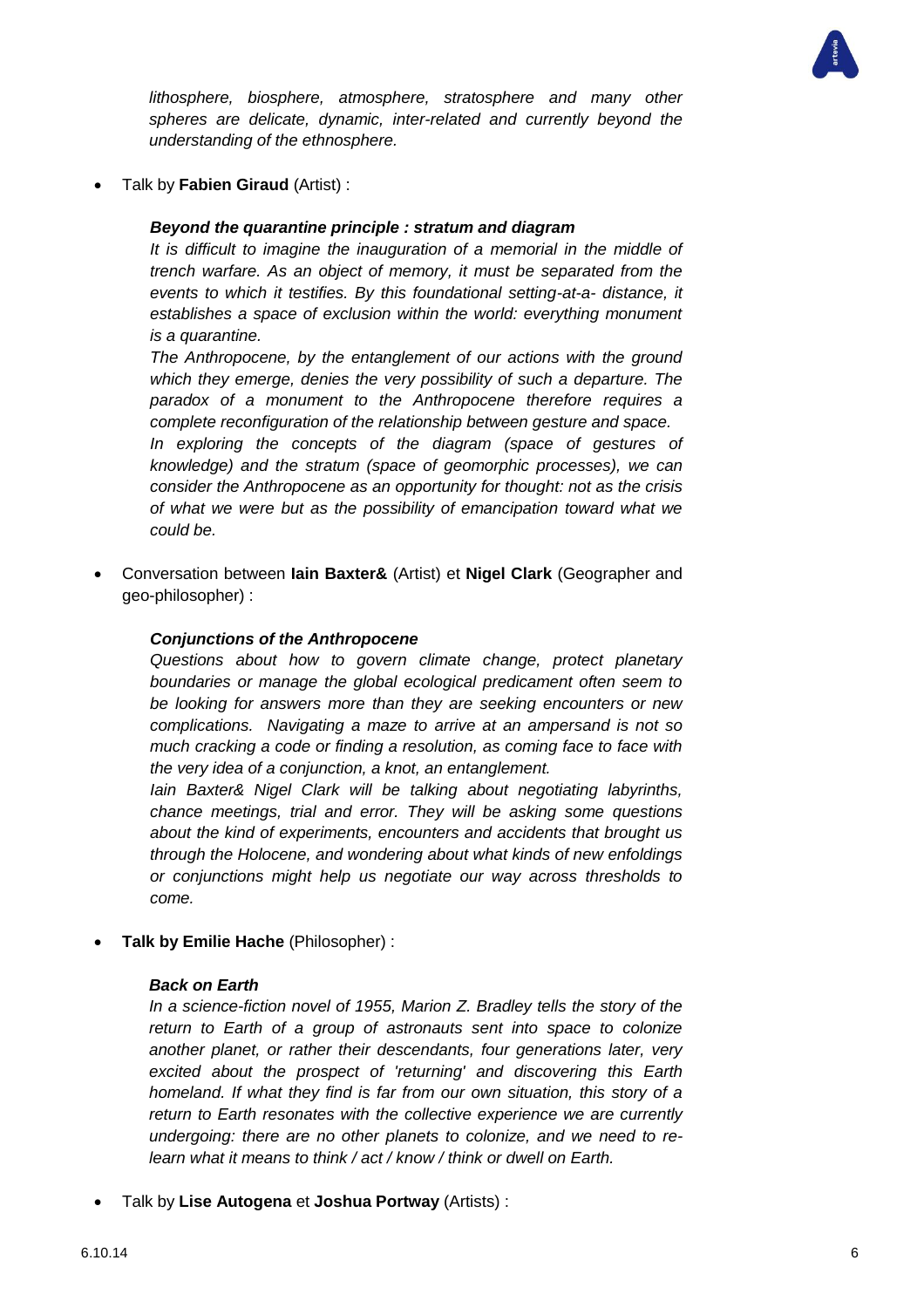

#### *Untitled (superorganism)*

*The aftermath of an ant mill.*

*A fragile monument, it will blow away with the first wind.*

*In an ant mill hundreds of thousands of ants walk in a circle, a ceremonial procession, until overcome by exhaustion and, eventually, death. It's hypothesised that this behaviour is simply a quirk of evolution, a flaw in the ingenious system of pheromones that govern the complex social behaviours and hierarchy of the colony. But who knows, perhaps they choose this ritual suicide; perhaps this is their Stonehenge.*

Talk by **Jerry Brotton** (Historian):

#### *News of the world*

*At a time when the online industry is locked in a battle over dominance of virtual geospatial applications and terra-forming shapes practice and debate across the social sciences, this talk will situate the current 'map wars' within a wider historical and cultural context of globalisation and the Anthropocene. Ranging from the Greeks to Google Earth, it examines how the subject of these concepts, namely the globe, has been mapped over time, and what this means for our current understanding of the waning of a global affect within the field of geography. We now understand that far from being purely scientific objects, world maps are unavoidably partial and subjective, intimately bound up with the systems of power, authority and creativity of particular moments and places. But if the paper map is a subjective thing of the past, then what of the map's*  future, and how will we map our anthropocentric world? The talk will *conclude by offering one artistic response to this question in the shape of the 'flooded world map', an installation on which Brotton has collaborated with Factum Arte and Adam Lowe.*

Talk by **Catherine Jeandel** (Scientist) :

#### *The Anthropocene ocean*

*The ocean, which gives our planet its blue color, suffers the full force of anthropic pressure. The increase in atmospheric CO2 disrupts the functioning of the ocean- atmosphere coupling that has been stable for about 8000 years, and with it the ocean circulation. This disequilibrium is expressed differently in different regions of the world, most importantly in Mediterranean evaporation, the desalination of water at high latitudes by melting ice, or by intense rains in the western Pacific. Similarly, the gradual rise of sea level varies from one place on the globe to another. The increase in atmospheric CO2 has another consequence, equally troubling: ocean acidification, with potentially dramatic effects on algae and animals with calcareous shells, which dissolve in acidic environments. These organisms are the basis of our food; it is urgent to act.*

 Conversation between **Tomas Saraceno** (Artist) and **Bronislaw Szerszynski** (Sociologist and philosopher) :

#### *Becoming Solar*